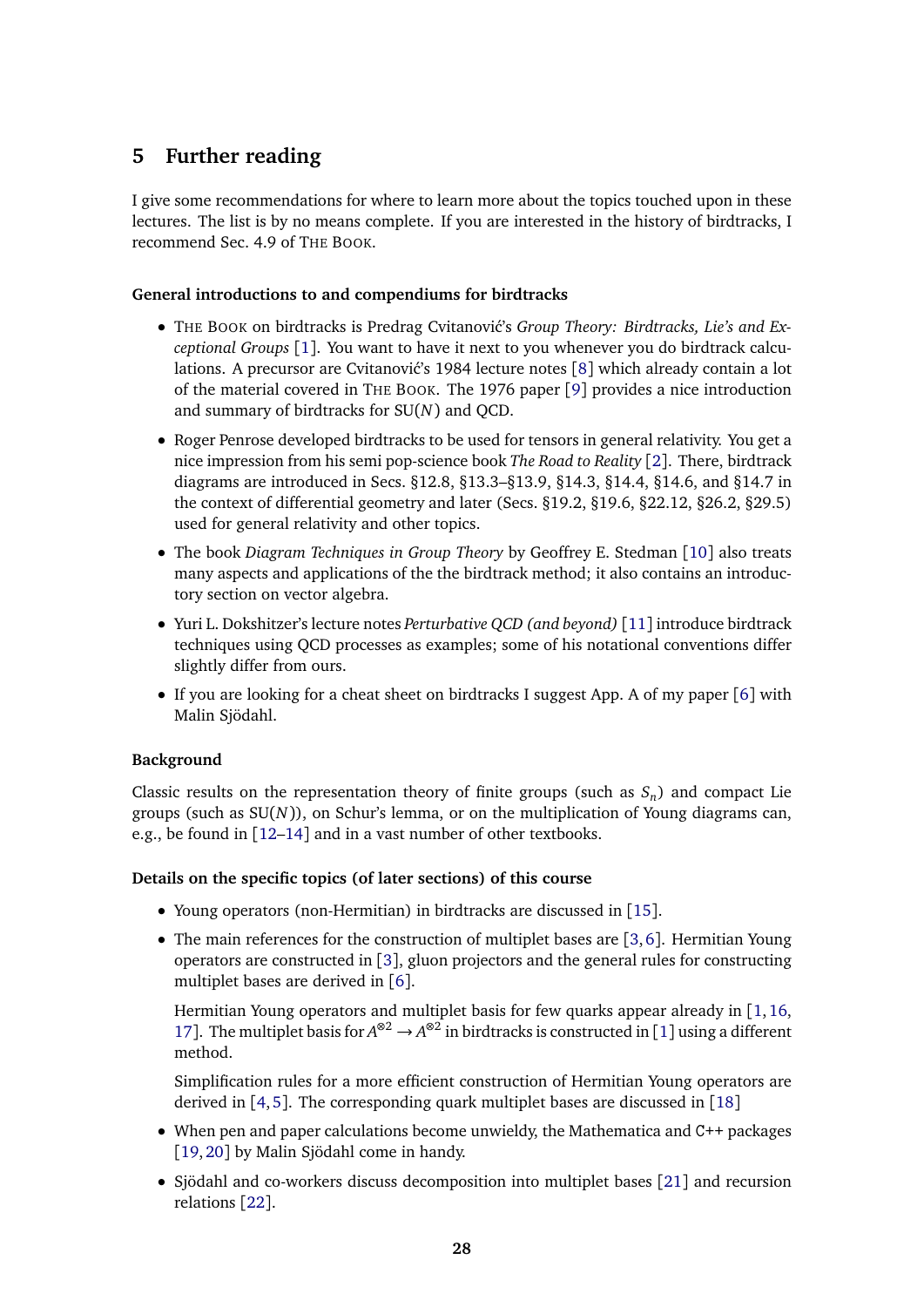#### **Typesetting**

All birdtracks in these notes where drawn with JaxoDraw [[23](#page-2-10)].

### **References**

- <span id="page-1-0"></span>[1] P. Cvitanović, *Group Theory: Birdtracks, Lie's, and Exceptional Groups*, Princeton University Press, Princeton, NJ, (2008), URL: <www.birdtracks.eu>.
- <span id="page-1-3"></span>[2] R. Penrose: *The Road to Reality: A complete guide to the laws of the universe*, Vintage Books, London (2005).
- <span id="page-1-7"></span>[3] S. Keppeler and M. Sjödahl, *Hermitian Young operators*, J. Math. Phys. **55**, 021702 (2014), doi:10.1063/[1.4865177.](http://dx.doi.org/10.1063/1.4865177)
- <span id="page-1-8"></span>[4] J. Alcock-Zeilinger and H. Weigert, *Simplification rules for birdtrack operators*, J. Math. Phys. **58**, 051701 (2017), doi:10.1063/[1.4983477.](http://dx.doi.org/10.1063/1.4983477)
- <span id="page-1-9"></span>[5] J. Alcock-Zeilinger and H. Weigert, *Compact Hermitian Young projection operators*, J. Math. Phys. **58**, 051702 (2017), doi:10.1063/[1.4983478.](http://dx.doi.org/10.1063/1.4983478)
- <span id="page-1-6"></span>[6] S. Keppeler and M. Sjödahl, *Orthogonal multiplet bases in SU(N<sup>c</sup> ) color space*, J. High Energ. Phys. **09**, 124 (2012), doi:10.1007/[JHEP09\(2012\)124.](http://dx.doi.org/10.1007/JHEP09(2012)124)
- [7] Y. L. Dokshitzer and G. Marchesini, *Soft gluons at large angles in hadron collisions*, J. High Energ. Phys. **01**, 007 (2006), doi:10.1088/[1126-6708](http://dx.doi.org/10.1088/1126-6708/2006/01/007)/2006/01/007.
- <span id="page-1-1"></span>[8] P. Cvitanović, *Group Theory – Classics Illustrated – part I*, Nordita, Copenhagen, (1984).
- <span id="page-1-2"></span>[9] P. Cvitanović, *Group theory for Feynman diagrams in non-Abelian gauge theories*, Phys. Rev. D **14**, 1536 (1976), doi:10.1103/[PhysRevD.14.1536.](http://dx.doi.org/10.1103/PhysRevD.14.1536)
- <span id="page-1-4"></span>[10] G. E. Stedman, *Diagram techniques in group theory*, Cambridge University Press, Cambridge, (1990).
- <span id="page-1-5"></span>[11] Y. L. Dokshitzer, R. Scheibl and C. Slotta, *Perturbative QCD (and beyond)*, in: *Lectures on QCD: Applications* (Eds. F. Lenz, H. Grießhammer and D. Stoll), 87–135. Springer, Berlin Heidelberg, (1997), doi:10.1007/[BFb0105858.](http://dx.doi.org/10.1007/BFb0105858)

<sup>5</sup> licensed under a Creative Commons Attribution-Noncommercial 3.0 United States License, [creativecommons.](creativecommons.org/licenses/by-nc/3.0/us/) [org/licenses/by-nc/3.0/us/](creativecommons.org/licenses/by-nc/3.0/us/)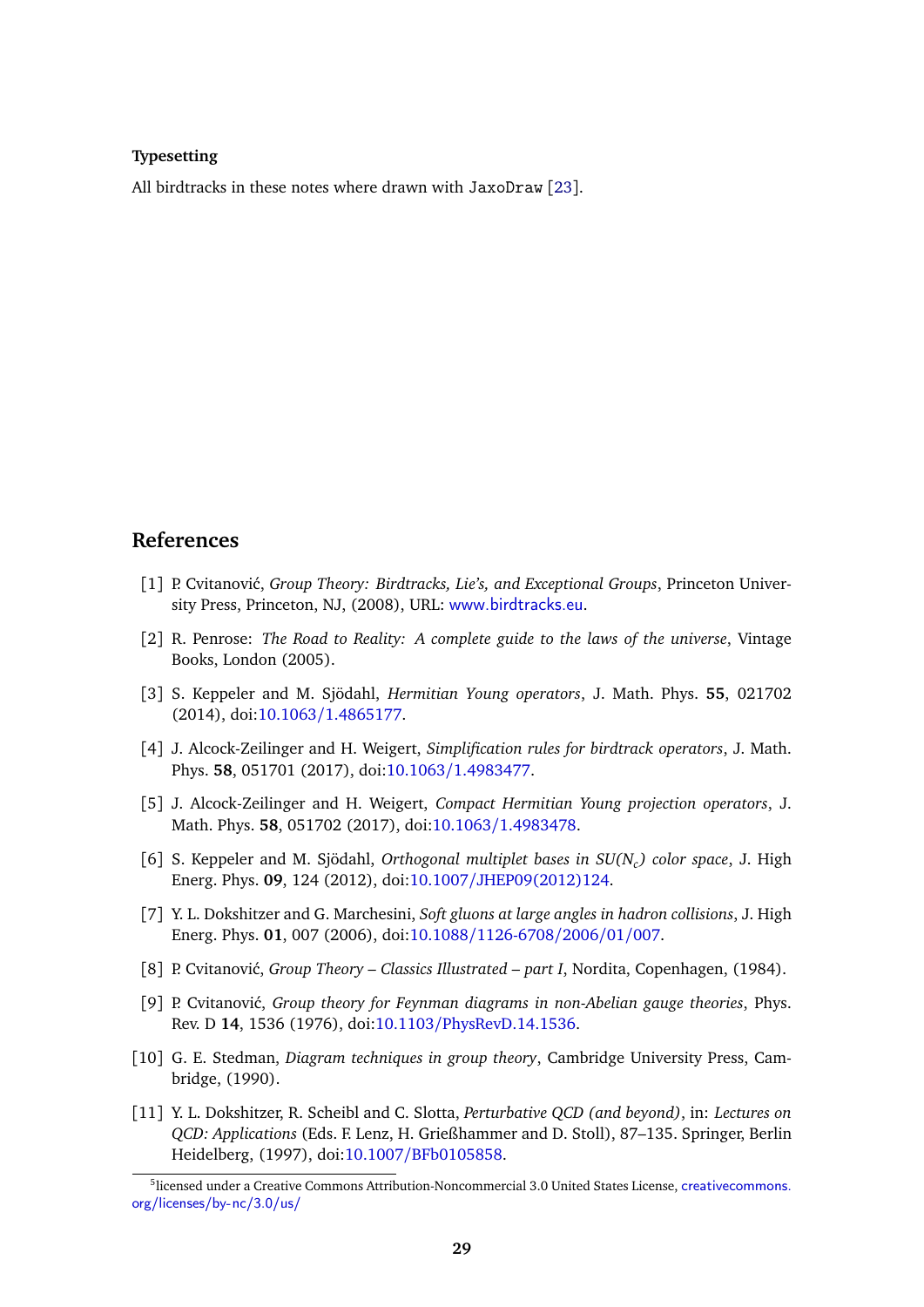- <span id="page-2-0"></span>[12] M. Hamermesh, *Group Theory and its Application to Physical Problems*, Addison-Wesley, Reading, MA, (1962).
- [13] W.-K. Tung, *Group Theory in Physics*, World Scientific Publishing Co., Philadelphia, PA, (1985).
- <span id="page-2-1"></span>[14] B. Simon: *Representations of finite and compact groups*, American Mathematical Society, Providence, RI, (1996).
- <span id="page-2-2"></span>[15] H. Elvang, P. Cvitanović and A. D. Kennedy: *Diagrammatic Young projection operators for U(n)*, J. Math. Phys. **46**, 043501 (2005), doi:10.1063/[1.1832753.](http://dx.doi.org/10.1063/1.1832753)
- <span id="page-2-3"></span>[16] P. Cvitanović, P. Lauwers and P. Scharbach: *Gauge invariance structure of quantum chromodynamics*, Nucl. Phys. B **186**, 165 (1981), doi:10.1016/[0550-3213\(81\)90098-5.](http://dx.doi.org/10.1016/0550-3213(81)90098-5)
- <span id="page-2-4"></span>[17] G. P. Canning, *Diagrammatic group theory in quark models*, Phys. Rev. D **18**, 395 (1978), doi:10.1103/[PhysRevD.18.395.](http://dx.doi.org/10.1103/PhysRevD.18.395)
- <span id="page-2-5"></span>[18] J. Alcock-Zeilinger and H. Weigert, *Transition operators*, J. Math. Phys. **58**, 051703 (2017), doi:10.1063/[1.4983479.](http://dx.doi.org/10.1063/1.4983479)
- <span id="page-2-6"></span>[19] M. Sjödahl, *ColorMath – a package for color summed calculations in SU(N<sup>c</sup> )*, Eur. Phys. J. C **73** 2310 (2013), doi:10.1140/epjc/[s10052-013-2310-4.](http://dx.doi.org/10.1140/epjc/s10052-013-2310-4)
- <span id="page-2-7"></span>[20] M. Sjödahl, *ColorFull: a C++ library for calculations in SU(N<sup>c</sup> ) color space*, Eur. Phys. J. C **75**, 236 (2015), doi:10.1140/epjc/[s10052-015-3417-6.](http://dx.doi.org/10.1140/epjc/s10052-015-3417-6)
- <span id="page-2-8"></span>[21] M. Sjödahl and J. Thorén, *Decomposing color structure into multiplet bases*, J. High Energ. Phys **09**, 55 (2015), doi:10.1007/[JHEP09\(2015\)055.](http://dx.doi.org/10.1007/JHEP09(2015)055)
- <span id="page-2-9"></span>[22] Y.-J. Du, M. Sjödahl and J. Thorén, *Recursion in multiplet bases for tree-level MHV gluon amplitudes*, J. High Energ. Phys. **05**, 119 (2015), doi:10.1007/[JHEP05\(2015\)119.](http://dx.doi.org/10.1007/JHEP05(2015)119)
- <span id="page-2-10"></span>[23] D. Binosi and L. Theußl, *JaxoDraw: A graphical user interface for drawing Feynman diagrams*, Comp. Phys. Comm. **161**, 76 (2004), doi:10.1016/[j.cpc.2004.05.001.](http://dx.doi.org/10.1016/j.cpc.2004.05.001)